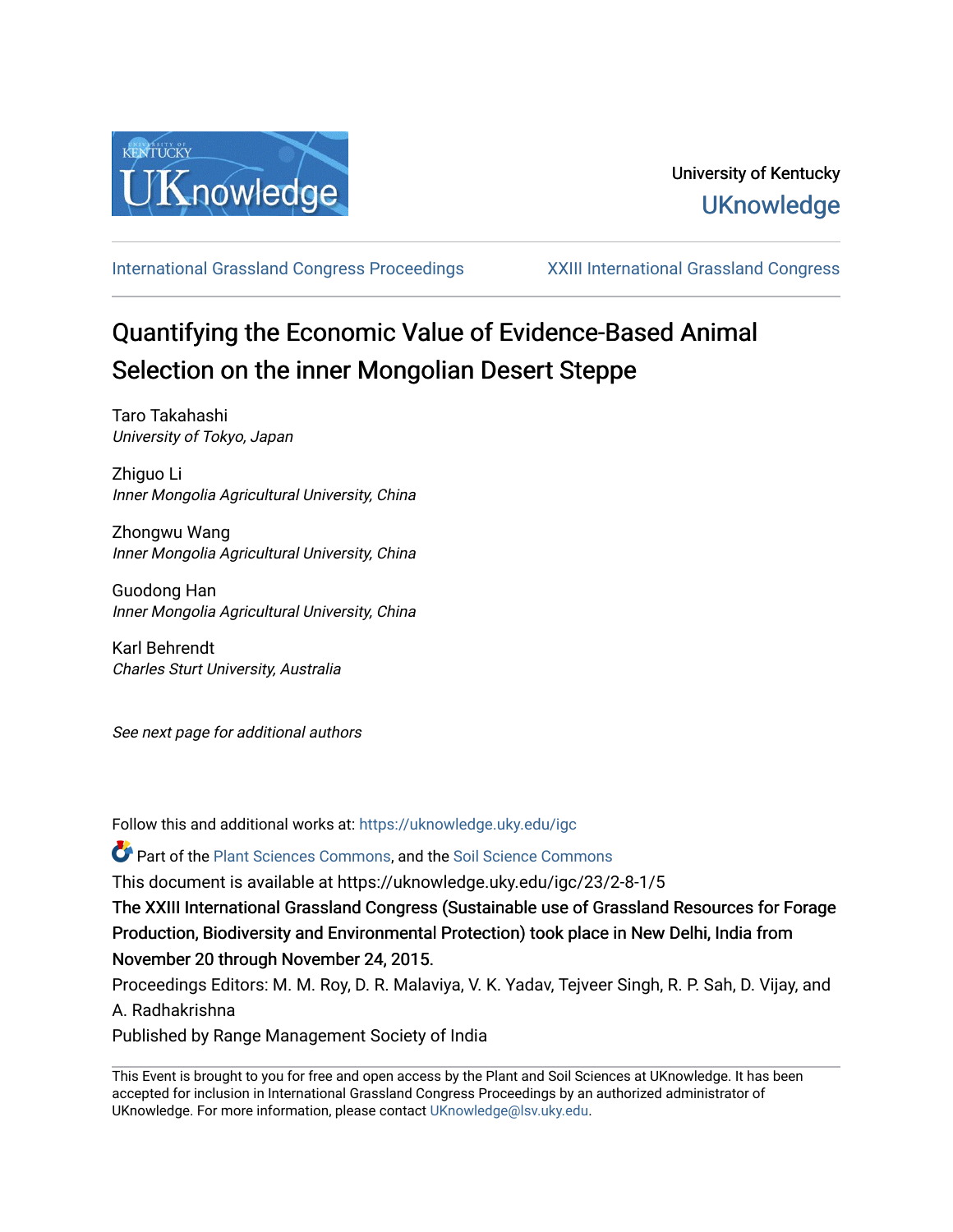# Presenter Information

Taro Takahashi, Zhiguo Li, Zhongwu Wang, Guodong Han, Karl Behrendt, and David R. Kemp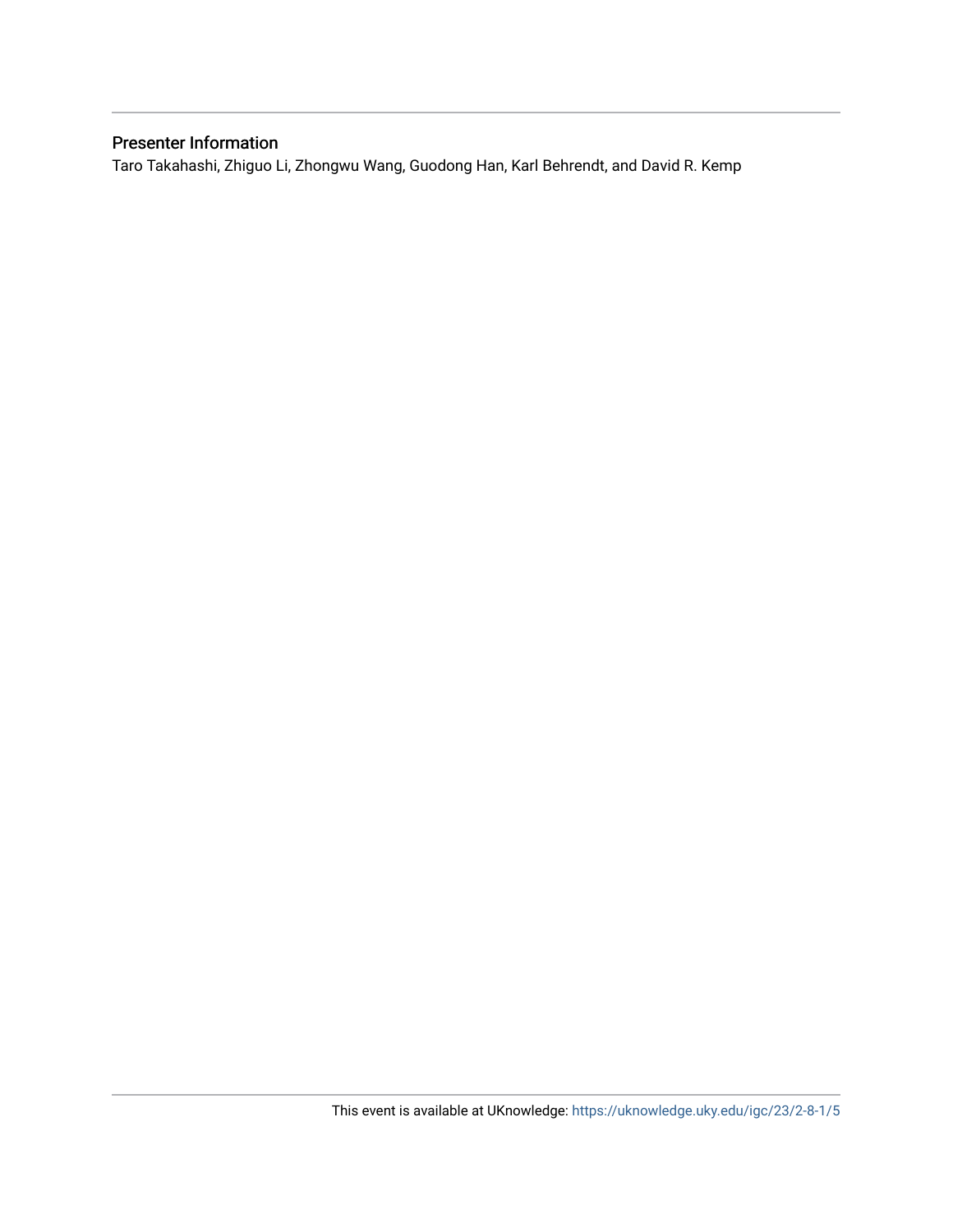# **Quantifying the economic value of evidence-based animal selection on the inner Mongolian desert steppe**

# **Taro Takahashi<sup>1</sup> \*, Zhiguo Li<sup>2</sup> , Zhongwu Wang<sup>2</sup> , Guodong Han<sup>2</sup> , Karl Behrendt<sup>3</sup> , David Kemp<sup>3</sup>**

<sup>1</sup>The University of Tokyo, Tokyo, Japan 2 Inner Mongolia Agricultural University, Hohhot, China <sup>3</sup>Charles Sturt University, Orange, Australia \*Corresponding author e-mail: [ataro@mail.ecc.u-tokyo.ac.jp](mailto:ataro@mail.ecc.u-tokyo.ac.jp)

**Keywords:** Inheritance, Livestock management, Precision farming, Whole farm management

## **Introduction**

Inner Mongolian desert steppe in northwestern China suffers from significant grassland degradation, causing a decrease in producers' income as well as negative off-site impacts (Kemp *et al*., 2013). Recent studies attribute this problem to a sudden increase in the stocking rate over the last half century, and thus development of an alternative farming system to reduce the animal number is urgently needed (Wang *et al*., 2011). Scientific experiments and modelling analyses have shown the potential of innovative systems that could deliver a "win-win" solution to local producers and environment (Li *et al*., 2015). However, the uptake of the proposed new technologies is generally slow because of the scepticism amongst producers, which is often augmented by the traditional herding culture whereby a large flock of animals is a symbol of social success (Kemp and Michalk, 2007).

The objective of the present paper is to quantify the economic value of evidenced-based ewe selection, vis-à-vis random selection, the former of which could reduce the negative economic impact to producers due to the reduced stocking rate or, in some cases, even improve their long-term income (Kemp *et al*., 2011). A particular attention is paid to the carryover effect of an ewe's body condition at an early stage of pregnancy on her lamb's bodyweight at the annual sales time, a relationship relatively understudied in the preceding literature. Because lambs' bodyweight is the most closely linked to economic benefits enjoyed by local producers specializing in meat production, a positive result from this study would be valuable information to convince them to adopt an alternative farming strategy.

## **Materials and Methods**

The research was conducted in Siziwang Banner in China's Inner Mongolia Autonomous Region. With elevation of around 1400 m, Siziwang's climate is characterized as continental: windy in spring, low precipitation in summer, and dry and cold throughout winter. The annual average temperature is 4.1 °C, whilst precipitation and evaporation are 305 mm and 2213 mm, respectively. The frost-free period is 175 d/yr (Li *et al*., 2015).

The entire flocks of sheep from two actual farms were monitored throughout the year from September 2008 to August 2009. All mothers were weighed on 11 and 12 December, at the beginning of the harsh winter and approximately two months after the local joining period. Their fat score, teeth number (as a proxy variable for age), teeth condition (for efficiency in pasture consumption) and udder condition (for lactation potential) were also checked on this occasion. As lambs were born, they were matched with their mothers using the ear tags. The matching process was finalized on 29 and 30 March. After weaning, the bodyweight of both mothers and lambs was measured twice, on 4 and 5 July and on 20 and 21 August. These dates were selected so as to coincide with the end of the pasture growth period and the traditional lamb sales, respectively.

Of the two farms monitored in this study, one farm (Farm 1) followed the traditional practice for animal and pasture management, while the other (Farm 2) adopted a package of improved practice outlined by Kemp *et al*. (2011). The package included changes in grazing hours and in the ration of supplementation, and a very moderate reduction of the stocking rate. As a result, Farm 2 had a slightly lower number of adult ewes (82) than Farm 1 (101) at the conclusion of the lambing period.

The multivariate regression analysis was conducted to test the causal relationship between the lamb's bodyweight in July and August and the ewe's body condition in December. The effects of multiple births (twins and triplets) and the timing of the birth were also considered. Finally, the total economic value of lambs for a given flock size was computed for each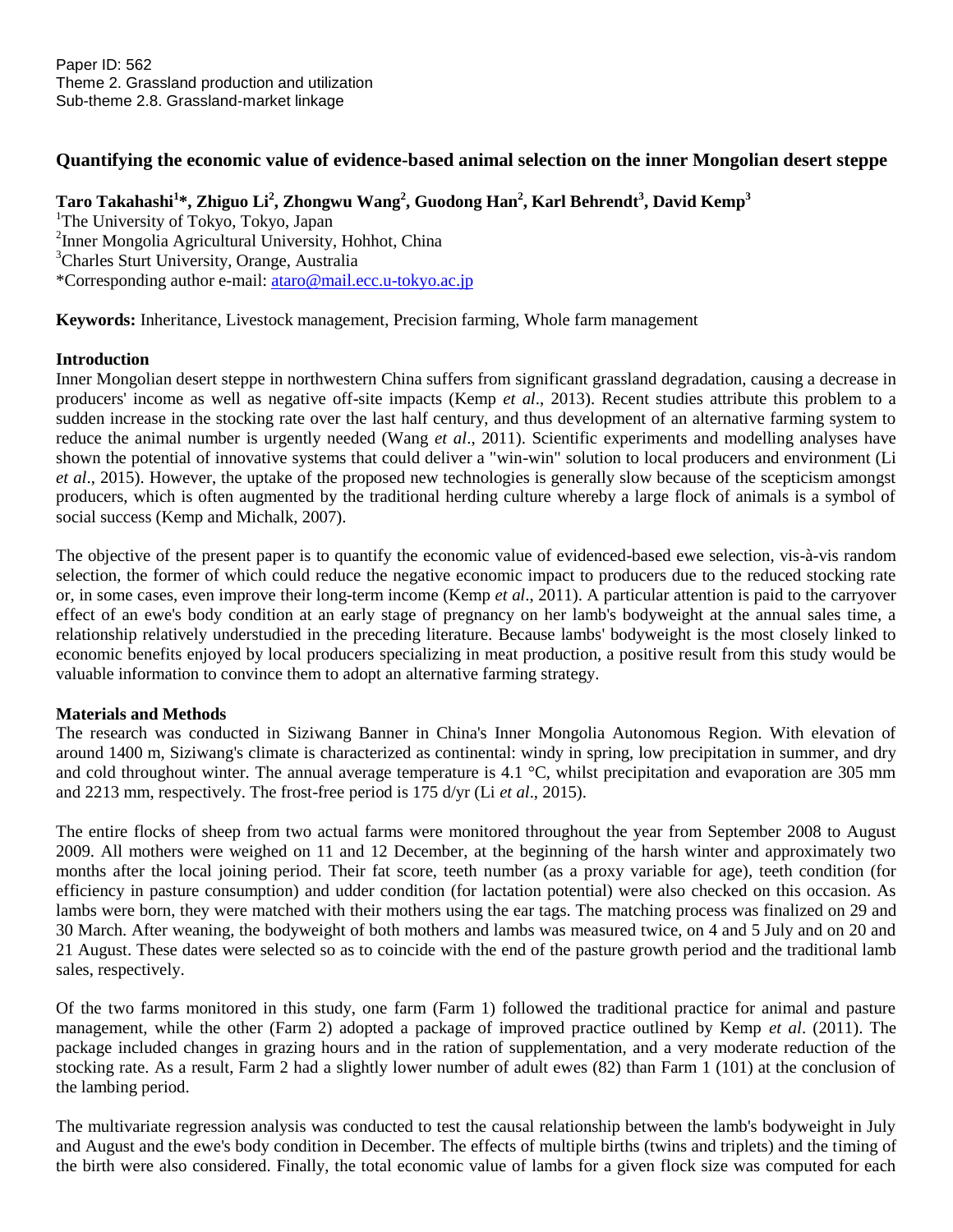farm based on two different animal selection strategies: random culling and evidenced-based culling. The expected value from random culling was computed by the Monte Carlo approach with repeated subsampling. For evidenced-based culling, the ewe's bodyweight in December was used as the benchmark to rank the animals. These processes were repeated for the entire range of the possible flock sizes, from the situation to cull all but one animal to the situation with no culling. Because local producers in the study area are paid for the total liveweight of lambs sold, all economic values were expressed in the unit of cumulative weight (kg) of lamb sales. This treatment makes the analysis robust to price fluctuations.

## **Results and Discussion**

Table 1 summarises the results of the multivariate regression that yielded the best overall fit. According to this specification, a 1 kg increase in the ewe's bodyweight contributes to a .23 kg of additional sales weight of the lamb. Each twin is only lighter by 4.9 kg than singles, suggesting that multiple births can significantly enhance the value of the sold animals. A 10-day difference in the timing of birth results in a .5 kg difference for lambs although, unlike other factors that are controllable through farming practices, this is mostly the result of a random process. Other things being equal, lambs from Farm 2 are 6.3 kg heavier than those from Farm 1, supporting the income effect of the altered farming system discussed by Kemp *et al*. (2011).

The regression for lambs' bodyweight in July showed similar results, with a slightly higher coefficient (.28) for the effect of the ewe's bodyweight (results not shown). This small difference may have stemmed from the compensatory gain by lighter animals towards the end of the summer, although this hypothesis is yet to be confirmed. The effect of the ewe's fat score, teeth number, teeth condition or udder condition was statistically insignificant (results not shown).

 **Table 1.** Results of the regression

| lweight                                                                                                                                                    | $= 23.16 + .23$ eweight $- 4.91$ nlambs $- .05$ bdate $+ 6.26$ farm<br>$(3.72)$ $(.06)$<br>(1.21)<br>(.01)<br>(.94)                                                                                                               |
|------------------------------------------------------------------------------------------------------------------------------------------------------------|-----------------------------------------------------------------------------------------------------------------------------------------------------------------------------------------------------------------------------------|
| lweight:<br>eweight:<br>nlambs:<br>bday:<br>farm:                                                                                                          | bodyweight of the lamb at the sales time<br>bodyweight of the ewe at the beginning of the previous winter<br>number of lambs born to the mother of the lamb<br>date of birth of the lamb in Julian day<br>fixed effect for Farm 2 |
| Numbers in parentheses are standard errors of the estimators. All estimators are<br>statistically significant at the .1% level ( $p < .001$ ). $N = 167$ . |                                                                                                                                                                                                                                   |

Fig. 1 shows the cumulative economic value of lambs for Farm 1 under the two culling strategies. The figure demonstrates that regardless of the flock size, the evidenced-based culling of mothers in winter results in a higher lamb sale in the following summer. The relative value of selective culling is particularly high when around one-third of the existing ewes are chosen to be culled, whereby each lamb is nearly 1 kg or 3% heavier at the sales time than under random culling. The results for Farm 2 were similar (results not shown). Given that the present form of the evidenced-based selection involves virtually no additional cost to producers, the above results may help convince them to reduce their stocking rate to a more sustainable level such as the one suggested by Li *et al.* (2015).